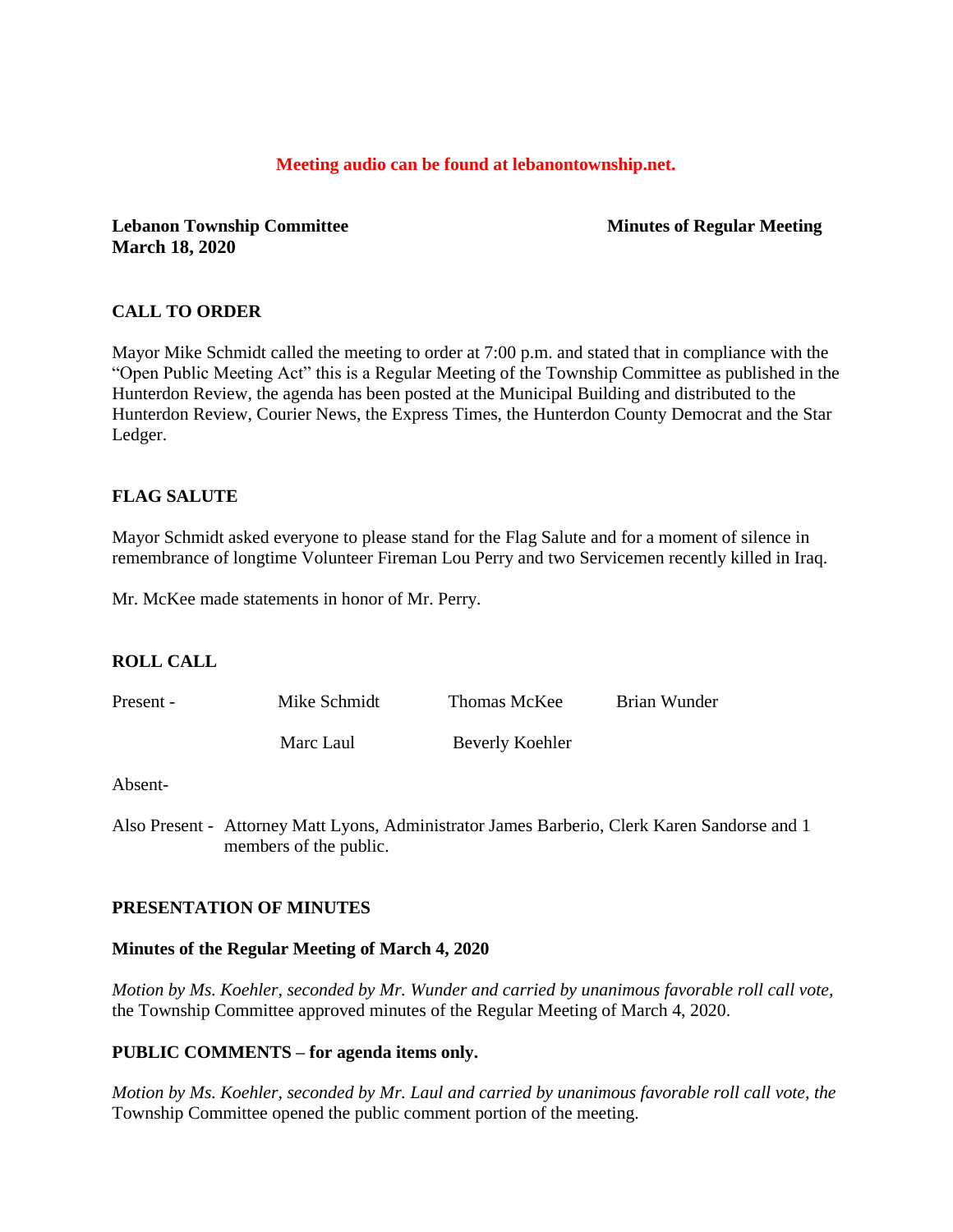LTCM 03/18/2020 Page **2** of **9**

There were no comments from the public.

*Motion by Mr. Wunder, seconded by Mr. Laul and carried by unanimous favorable roll call vote, the* Township Committee closed the Public Comment portion of the meeting.

# **RESOLUTIONS**

### **Resolution No. 32-2020 – Transfers**

*Motion by Mr. Wunder, seconded by Mr. Laul and carried by unanimous favorable roll call vote,* the Township Committee approved Resolution No. 32-2020 as written below.

> Township of Lebanon County of Hunterdon State of New Jersey Resolution No. 32-2020 **Transfers**

WHEREAS, various 2019 bills have been presented for payment this year, which bills were not covered by purchase order and or recorded at the time of transfers between the 2019 Budget Appropriations in the last two months of 2019; and

WHEREAS, NJSA 40A:4-59 provides that all unexpended balances carried forward after the close of the year are available, until lapsed at the close of the succeeding year, to meet specific claims, commitments or contracts incurred during the proceeding year, and allow transfers to be made from unexpended balances during the first three months of the succeeding year;

NOW THEREFORE BE IT RESOLVED by the Township Committee of the Township of Lebanon, in the County of Hunterdon and State of New Jersey, that the Chief Financial Officer is hereby authorized and directed to make the following transfers so that the above mentioned bills may be paid in 2020:

- 100 minutes

| From     | <u>To</u> |
|----------|-----------|
|          |           |
|          | 223.82    |
|          |           |
|          | 2,678.84  |
| 3,776.37 |           |
|          | 286.59    |
|          | 56.86     |
|          | 530.26    |
|          |           |
| 3,776.37 | 3,776.37  |
|          |           |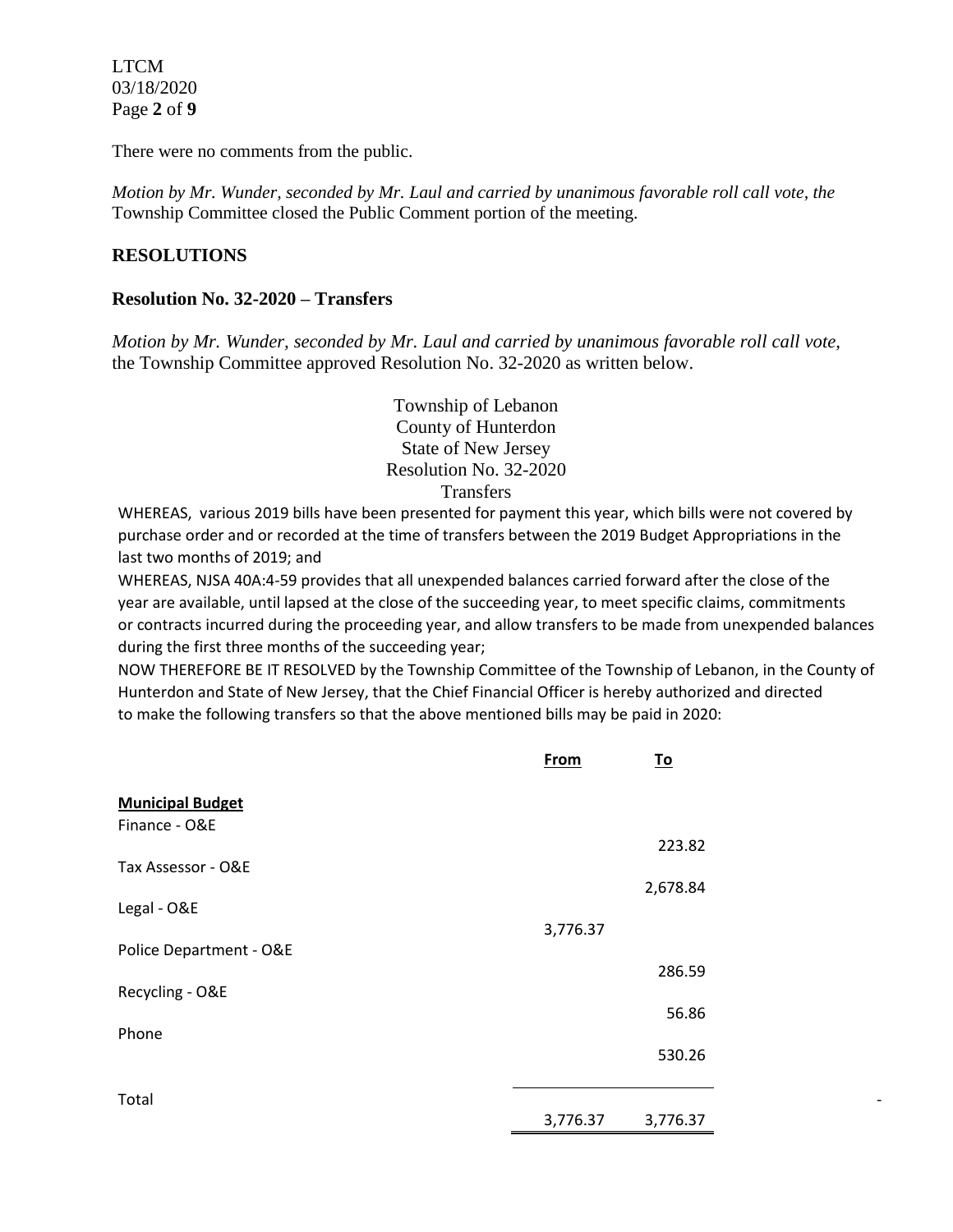LTCM 03/18/2020 Page **3** of **9**

**Resolution No. 33-2020 - Resolution Authorizing the Application for the Temporary Re-Assignment of, and Request for a Waiver for a SLEO III Law Enforcement Officer to Serve as a SLEO II Law Enforcement Officer During The Covid-19 Pandemic, Subject to the Police Training Commission, State of New Jersey, Department of Law & Public Safety, Division of Criminal Justice and for the Formal Reassignment Of SLEO III to SLEO II**

*Motion by Mr. Laul, seconded by Ms. Koehler and carried by unanimous favorable roll call vote,* the Township Committee approved Resolution No. 33-2020 as written below.

TOWNSHIP OF LEBANON COUNTY OF HUNTERDON, NEW JERSEY RESOLUTION NO. 33-2020 RESOLUTION AUTHORIZING THE APPLICATION FOR THE TEMPORARY RE-ASSIGNMENT OF, AND REQUST FOR A WAIVER FOR A SLEO III LAW ENFORCEMENT OFFICER TO SERVE AS A SLEO II LAW ENFORCEMENT OFFICER DURING THE COVID-19 PANDEMIC, SUBJECT TO THE POLICE TRAINING COMMISSION, STATE OF NEW JERSEY, DEPARTMENT OF LAW & PUBLIC SAFETY, DIVISION OF CRIMINAL JUSTICE AND FOR THE FORMAL REASSIGNEMENT OF SLEO III TO SLEO II

WHEREAS, the Township of Lebanon Police Chief believes it is beneficial to re-assign the SLEO Class III Law Enforcement Officers to serve as a SLEO Class II Law Enforcement Officers during the COVID-19 Pandemic; and

WHEREAS, the Municipality desires the Police Chief to process and submit the appropriate Application to the Police Training Commission of the State of New Jersey, Department of Law & Public Safety, Division of Criminal Justice to reassign the SLEO Class III as SLEO Class II's, during these emergency conditions as outlined in Exhibit attached hereto; and

WHEREAS, the Mayor and Committee have reviewed the attached and find that it is in the best interests of the Township to approve the Temporary Reassignment of the SLEO III Law Enforcement Officers to serve as a SLEO II Law Enforcement Officers.

NOW, THEREFORE, BE IT RESOLVED, by the Mayor and Committee of the Township of Lebanon, County of Hunterdon, New Jersey, that the Mayor and the Police Chief are hereby authorized to execute on behalf of the Township the Waiver in the form attached hereto.

BE IT FURTHER RESOLVED, that the Law Enforcement Officers are hereby reassigned from SLEO Class III to SLEO Class II for the duration of the Pandemic or further formal action of the Township Committee conditioned upon the approval by the Police Training Commission.

## **Resolution No. 34-2020 - Payment of Re-Occurring Expenditures**

*Motion by Mr. Wunder, seconded by Mr. Laul and carried by unanimous favorable roll call vote,* the Township Committee approved Resolution No. 34-2020 as written below.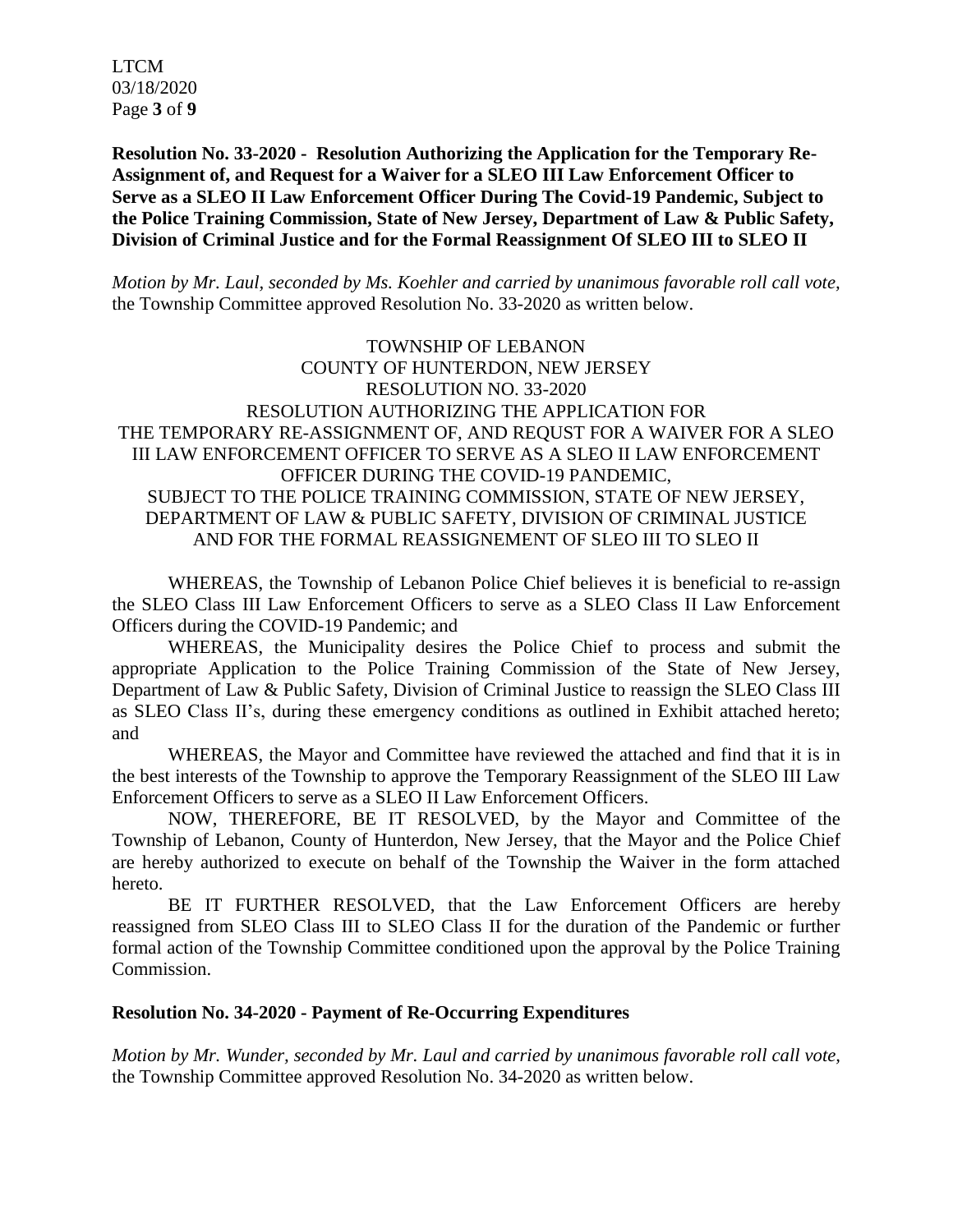# **RESOLUTION NO. 34-2020 TOWNSHIP OF LEBANON HUNTERDON COUNTY, STATE OF NEW JERSEY A RESOLUTION BY THE TOWNSHIP OF LEBANON, COUNTY OF HUNTERDON AND STATE OF NEW JERSEY TO AUTHORIZE THE PAYMENT OF RE-OCCURRING EXPENDITURES BY THE TOWNSHIP MAYOR AND THE TOWNSHIP CHIEF FINANCIAL OFFICER IN THE EVENT OF THE CANCELLATION OF A REGULARLY SCHEDULED MEETING IN 2020**

WHEREAS, Governor Murphy, on March 9, 2020, issued Executive Order No. 103, declaring a State of Emergency pursuant to N.J.S.A. App.A.:9-33, *et seq.,* and a Public Health Emergency as contemplated by N.J.S.A. 26:13-1, *et seq.,* within the State of New Jersey, effective immediately until further notice by the Governor that an emergency no longer exists; and

WHEREAS, the Township of Lebanon is undertaking the necessary steps to insure the continued functioning of government and the allocation of resources on an emergent basis; and

WHEREAS, in the event the regularly scheduled meetings of the governing body are canceled, government must be prepared to continue to proceed with necessary services and payment of certain expenditures.

NOW, THEREFORE, BE IT RESOLVED, by the Township of Lebanon, County of Hunterdon and State of New Jersey as follows:

- 1. The Township Committee hereby authorizes the Township's Mayor to disburse and/or authorize payment, subject to the availability of funds, for re-occurring necessary expenses in the event that the Township Committee cancels a regularly scheduled meeting of the governing body.
- 2. In the absence of the Township's Mayor, the Township's Chief Financial Officer is hereby authorized for same.
- 3. Those disbursements that are made by the Township's Mayor and/or the Township's Chief Financial Officer will be placed on the next meeting bill list for full disclosure to the public.

# **OLD BUSINESS**

# **Harlin and Leslie Parker – Request to Extend Approval for Trailer on Property**

Mr. and Mrs. Parker are requesting an extension of approval for the trailer they are living in on their property while their home is being built. Work is proceeding and they hoping to be completed within the next few months.

*Motion by Mr. McKee, seconded by Ms. Koehler and carried by unanimous favorable roll call vote,* the Township Committee approved the Parker's extension of time, for 90 days, with the Parker's being responsible to come back to the Committee for another extension, if necessary.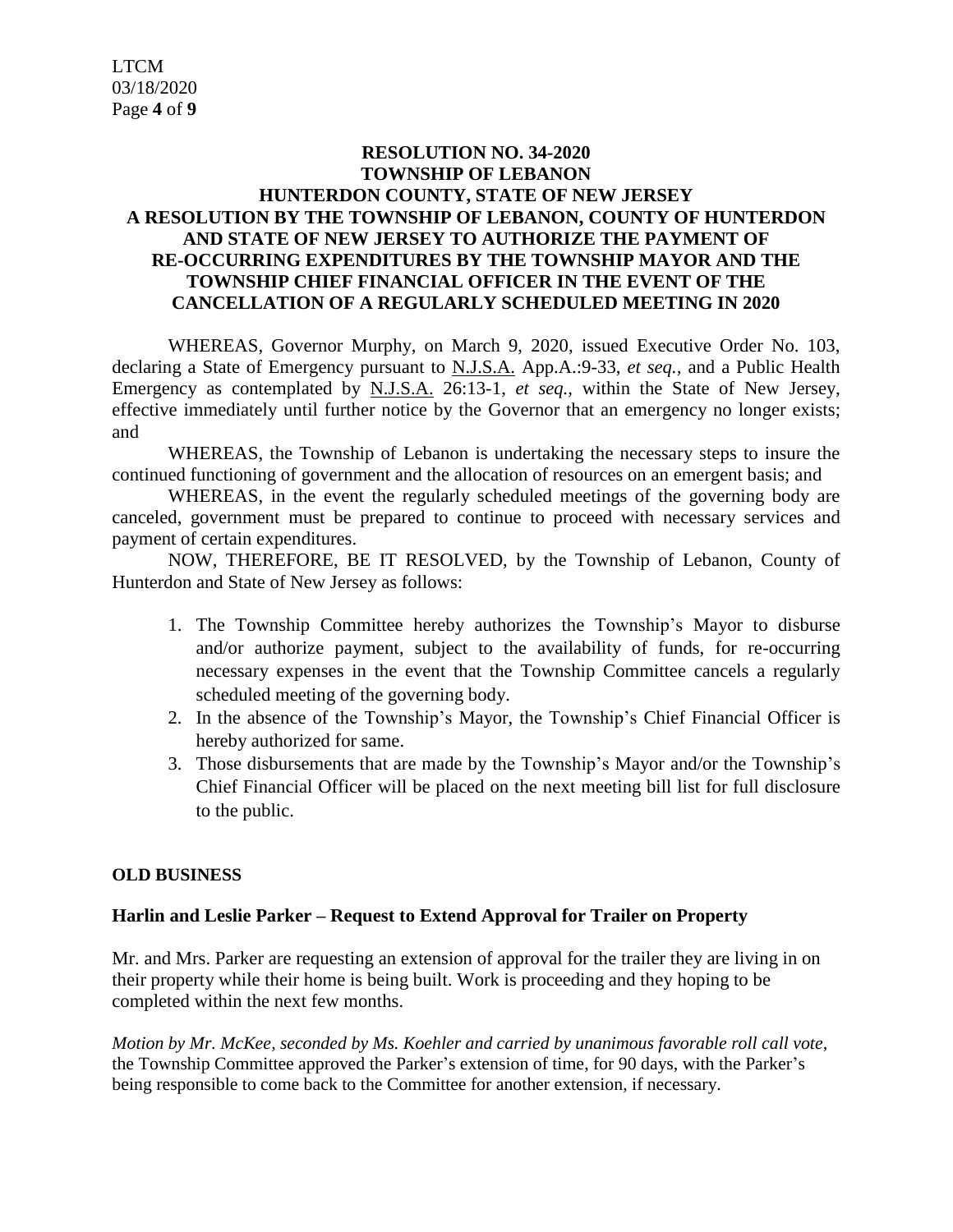LTCM 03/18/2020 Page **5** of **9**

### **Schedule Meeting for Police Officer Interviews**

*Motion by Mr. Laul, seconded by Ms. Koehler and carried by unanimous favorable roll call vote, the* Township Committee scheduled a Special Meeting to conduct Police Interviews, to be held on April 1, 2020, at either 5:00 or 5:30 p.m., depending on the number of candidates to be interviewed.

## **Budget Update**

The Committee agreed that the Budget Work Session they had was very productive and it is not necessary to hold additional meetings.

*Motion by Mr. Laul, seconded by Ms. Koehler and carried by unanimous favorable roll call vote, the* Township Committee canceled the March  $19<sup>th</sup>$  and March  $26<sup>th</sup>$  Budget Work Sessions.

## **ADMINISTRATOR UPDATE**

Mr. Barberio informed the Committee that he had his first negotiating meeting with the CWA and he feels that it went well. They will be meeting again on April 8<sup>th</sup> after Mr. Barberio meets with the subcommittee to discuss concerns raised.

Mr. Barberio said that due to the COVID-19 Pandemic he will not begin staff meetings in April as stated in a previous meeting.

Mr. Barberio said that he spoke with Engineer Steve Risse and DPW Manager Warren Gabriel and he feels that it is time to put the Anthony Rd. and Sliker Rd. Project out to bid. Engineer Risse is updating the bid packet and then it will be sent to the QPA so it is put out properly. Mr. Wunder requested to see a copy of the plans for the project.

Mr. Barberio said that Harassment Trainings will be put on hold with the pandemic.

Mr. Wunder stated that he would like to see employee evaluations conducted. Discussion held.

## **NEW BUSINESS**

## **COVID-19 Update**

Mayor Schmidt stated that since the last meeting he, the Clerk and the Administrator have been watching the COVID-10 matter develop day by day. They met on Monday morning to discuss a short-term plan to bring to the Committee.

First and foremost, the health of the employees and the public is the primary consideration while also considering continuity of Township functions. Mayor Schmidt stated that it was agreed to close the buildings to the public but the employees will report to work and may be contacted via telephone or email. A filing cabinet has been placed outside of the Municipal Office door for drop off and pick up of documents. It was decided that some employees can stagger the time spent in the office while others can work from home and come in on an as needed basis.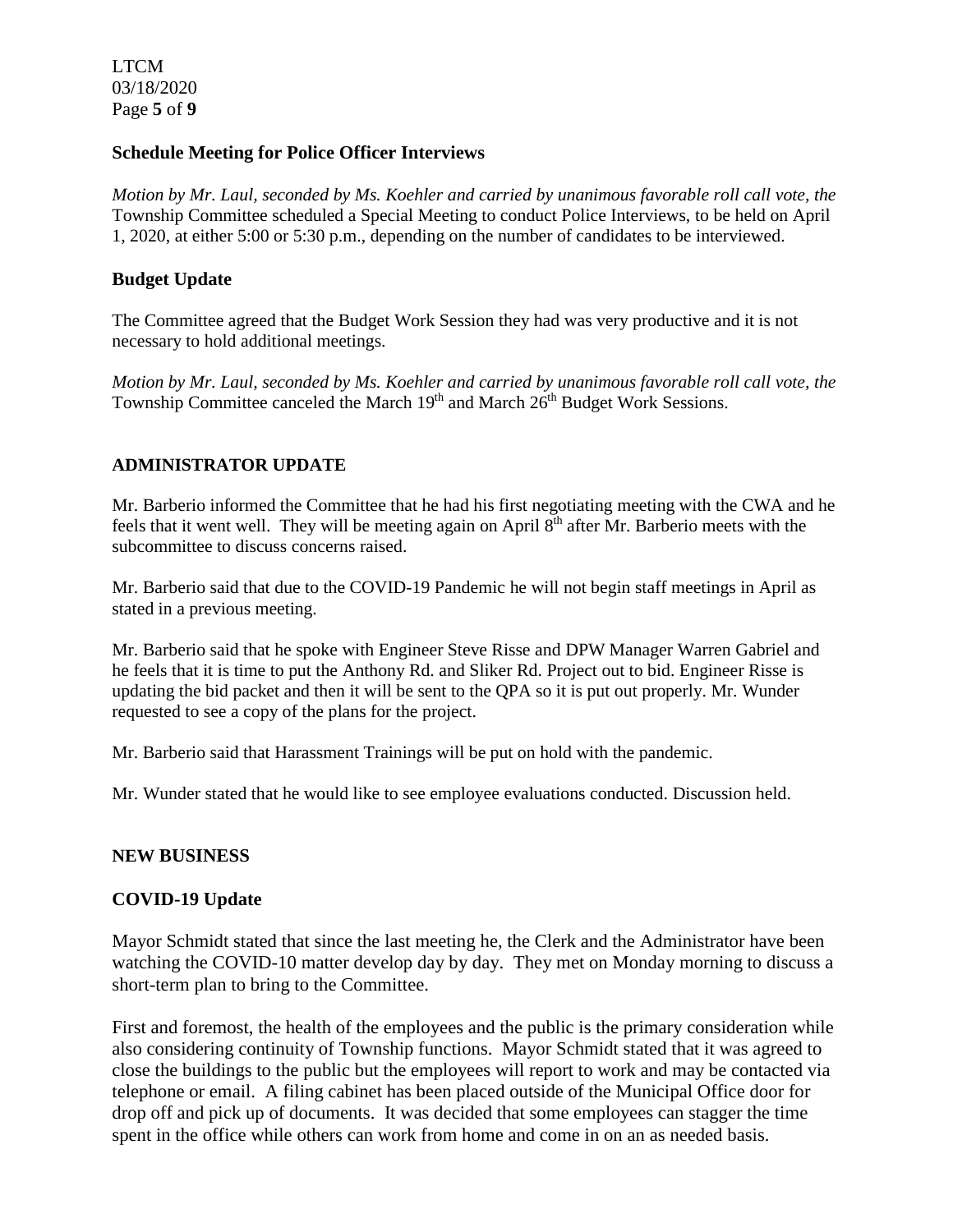LTCM 03/18/2020 Page **6** of **9**

The Township Fire Official is taking direction from the State but he will only be inspecting vacant homes. Attorney Lyons stated that there is an obligation of the resident to inform the inspector if they have traveled or have been exposed to the Coronavirus.

Mayor Schmidt stated that on Tuesday morning Mr. McKee convened a meeting with the Mayor, OEM Coordinator Joe Maurizio, members of the Fire/EMS Department, Police Chief Rautenberg, the Township Administrator and Clerk Sandorse to ensure that everyone follows a communication chain. Mr. McKee stated that the Committee needs to be informed of any actions being taken by OEM, promptly, before it is sent to the public. The meeting also included discussion on ensuring that the First Responders have the equipment they need, and if they were to run out, what resources they have to replenish them. This will be handled by the local OEM who will reach out to the County OEM for assistance. Discussion was also held on community settings, such as, nursing and convalescent homes and day care centers. Mr. Barberio was asked to reach out to the Township's nursing and convalescent homes to see how visitation is being handled and if they are receiving guidance from the State. Elections and polling districts were also discussed.

The Committee held a discussion on other towns adopting an Emergency Declaration; however, it was decided that it is not necessary to do so at this time. Mr. Maurizio agreed with the Township's position and in speaking with the Hunterdon County OEM Coordinator was advised that the State and County have declarations in place, which the Township will follow, so there is no need to adopt one at this time. This may change as the matter unfolds, however.

Attorney Lyons informed the Committee that the OEM Coordinator can make decisions on behalf of the Township but does have an obligation to confer with the Township Committee. The Coordinator does have the final say.

Discussion was held on the use of the park and pavilion rentals. It was determined that private pavilion rental events are to be canceled through the end of May along with all community organized recreation events. The Park will remain open to the public with the police dispersing groups larger than State guidelines.

The Committee decided that all standing committee meetings are to be canceled through the end of May. If there is something pressing that needs to addressed, the Chairman should contact the liaison to work something out. The Board of Adjustment and Planning Board are exempt.

*Motion by Mr. Wunder, seconded by Mr. Laul and carried by unanimous favorable roll call vote, the* Township Committee canceled all standing committee meetings, through the end of May, unless they contact their liaison. This does not include the Planning Board or Board of Adjustment.

*Motion by Mr. Laul, seconded by Mr. Wunder and carried by unanimous favorable roll call vote, the* Township Committee closed all Township buildings to the public until the State of Emergency is lifted. Residents are encouraged to contact the staff via email or telephone to make appointments. Appointments will be considered on a case by case bases, based on time sensitivity and the pandemic status.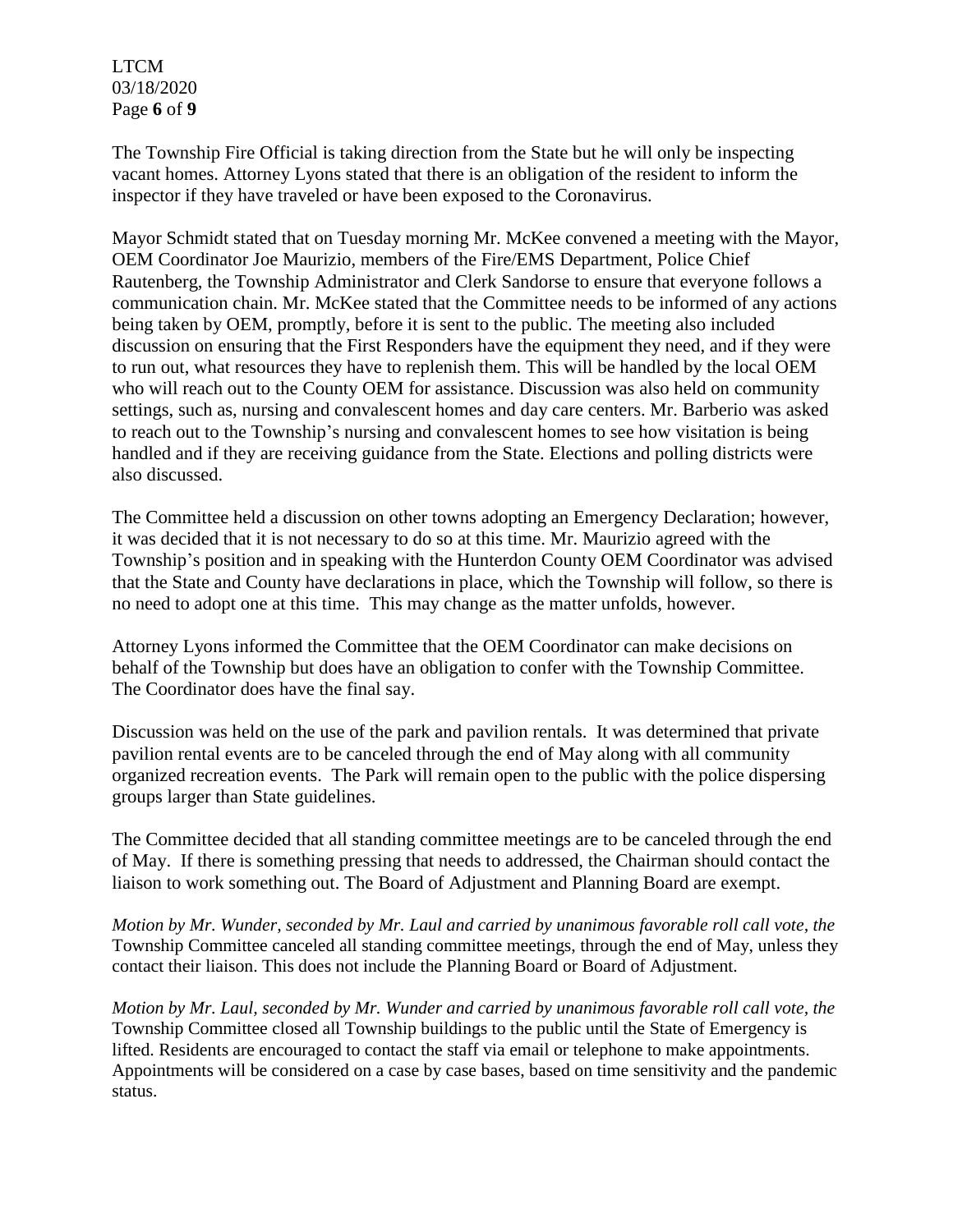LTCM 03/18/2020 Page **7** of **9**

*Motion by Mr. McKee, seconded by Mr. Laul and carried by unanimous favorable roll call vote, the* Township Committee canceled all private events using municipal facilities, through the end of May, with all deposits to be reimbursed. Notification is to be sent to all private rentals, through the end of July, informing them that their event is subject to cancellation if the State of Emergency has not been lifted.

*Motion by Mr. Laul, seconded by Mr. Wunder and carried by unanimous favorable roll call vote, the* Township Committee canceled the Township Appreciation Event.

Ms. Koehler asked if there is protocol for EMS when they receive calls. Mr. McKee said that dispatch is screening the calls that come in to alert EMS of potential cases. Mr. McKee said that there is also protocol when a potential patient is transported. The crew will be detained until the ambulance and equipment are disinfected. Mayor Schmidt said that EMS will be notified if there is a potential patient at a location but the public is not advised.

Discussion was held on moving forward with holding the Committee meetings and the attendance of the Committee at the meetings.

## **Appraisal Proposals - Nicholson Land Acquisition**

Mayor Schmidt stated that three quotes have been received for the Appraisal work to be done for the Nicholson Land Acquisition. The proposals range from \$2350 to \$2750 with the middle at \$2400. NJWSA has agreed to pay half of the cost for the appraisals. Mayor Schmidt recommended awarding the quotes to Norman Goldberg, Inc. although he is \$50 higher than the lowest quote. Mayor Schmidt noted that the Township has worked with Mr. Goldberg's company before so we are familiar with them and there is high confidence that they have the knowledge to work through the Green Acres procedures. Mayor Schmidt said that the cost will come from the Open Space Funds.

*Motion by Mr. McKee, seconded by Mr. Laul and carried by favorable roll call vote, the Township* Committee awarded the contract to Norman J. Goldberg, Inc. for Appraisal Services for Block 49 Lot 89, 16-24 Shady Lane in the amount of \$2400.00 AYES: Koehler, Laul, McKee, Schmidt NAYS: Wunder

## **DPW Manager's Request to Seek Bids for Blacktop**

*Motion by Mr. Laul, seconded by Ms. Koehler and carried by unanimous favorable roll call vote,* the Township Committee approved the DPW Manager's Request to seek bids for Road Materials. A notice relating to the dropping off of bids, due to the Coronavirus, needs to be outlined in the bid specs.

## **DPW Manager's Request to Seek Applications for Summer Help**

The DPW Manager is requesting to seek applications for two Seasonal Help employees. The salaries will range from \$15.00 -\$17.50 per hour, depending on experience, with the cost coming out of Clean Communities. The DPW Manager will review applications with Ms. Koehler for a recommendation to the Township Committee for appointments.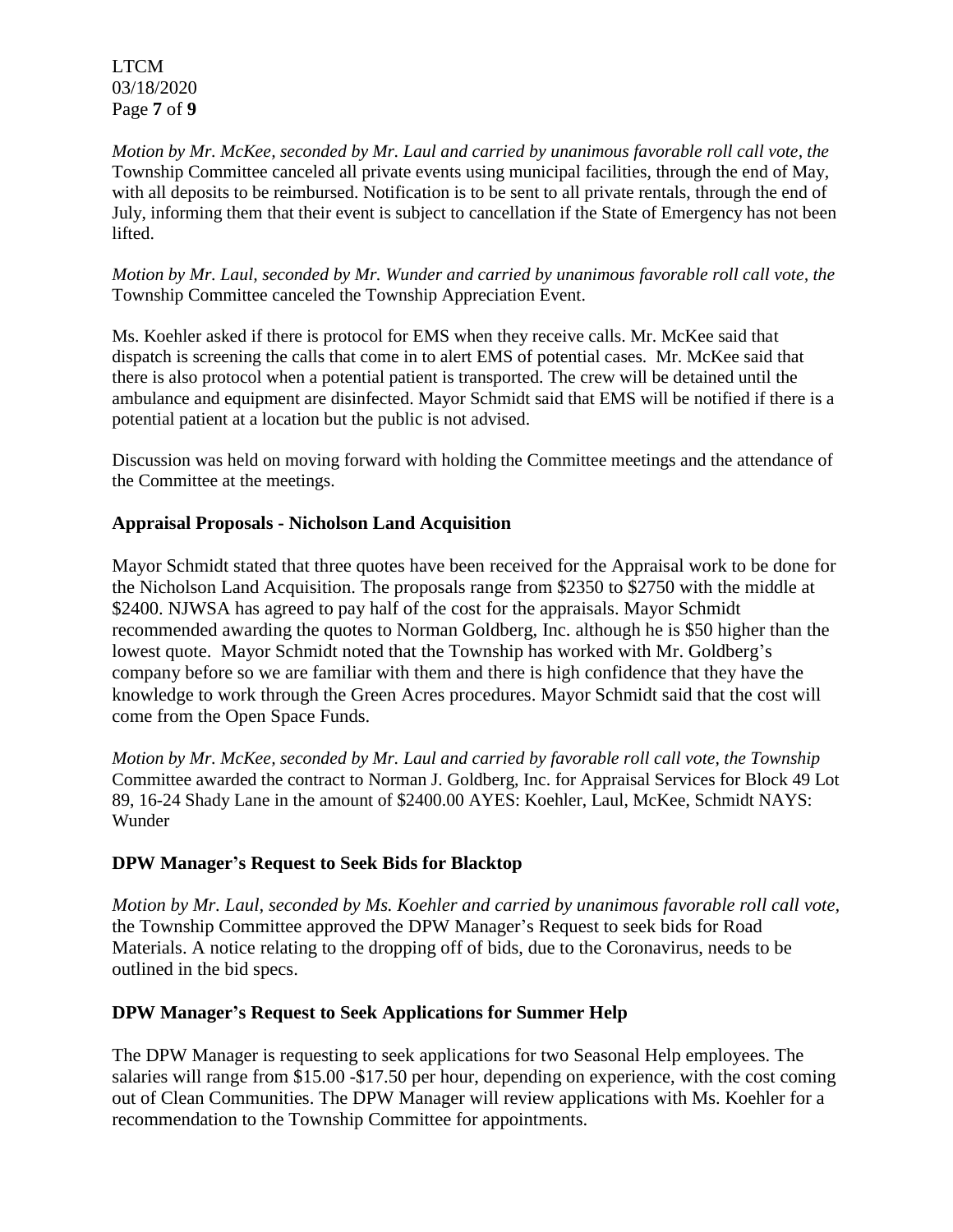LTCM 03/18/2020 Page **8** of **9**

*Motion by Mr. Laul, seconded by Mr. McKee and carried by unanimous favorable roll call vote,* the Township Committee authorized the DPM Manager to advertise for two Seasonal Employees.

## **Museum at New Hampton – Sheetrock Repairs and Painting Proposals**

Mayor Schmidt said that the electrical work at the Museum has left some holes that need to be repaired and the ceiling is in need of painting. A few quotes were received for the work to be done. Mayor Schmidt recommended Zemanek's Painting and Paperhanging as he provided the lowest quote at \$1335, he is a Township resident and also painted the exterior of the Museum approximately 12 years ago.

*Motion by Mr. Wunder, seconded by Ms. Koehler and carried by unanimous favorable roll call vote,* the Township Committee approved the proposal from Zemanek's Painting and Paperhanging at \$1335 to paint and paper hang in the Museum.

# **Certification to Comply with Requirements – 2019 Recycling Tonnage Report**

*Motion by Mr. Laul, seconded by Ms. Koehler and carried by unanimous favorable roll call vote, the* Township Committee approved the Certification to Comply with Requirements and authorized the Mayor to sign.

## **Zoning Officer Liaison Resignation**

Mayor Schmidt stated that the current Zoning Officer Liaison is stepping down from the position. Mayor Schmidt appointed Ms. Koehler to take over the position.

# **PRESENTATION OF VOUCHERS**

Committee Members provided a description of vouchers exceeding \$1000.00.

*Motion by Mr. Laul, seconded by Mr. Wunder and carried by unanimous favorable roll call vote, the* Township Committee approved the March 18, 2020 bill list in the amount \$87,046.19

## **CORRESPONDENCE**

- a. Curator's Report
- b. Recycling Coordinator 2020 Spring Clean Up Date

*Motion by Mr. Laul, seconded by Ms. Koehler and carried by unanimous favorable roll call*  vote, the Township Committee approved holding the 2020 Spring Clean Up Date on April 18, 2020 with no personal interaction with the public.

c. Recycling Coordinator – 2020 Paper Shredding Event

*Motion by Mr. Laul seconded by Ms. Koehler and carried by unanimous favorable roll call*  vote, the Township Committee approved the 2020 Paper Shredding Event to be held on September 5, 2020 at the DPW Facility from 9:00 a.m. to 12:00 p.m.

d. February 2020 Animal Control Report